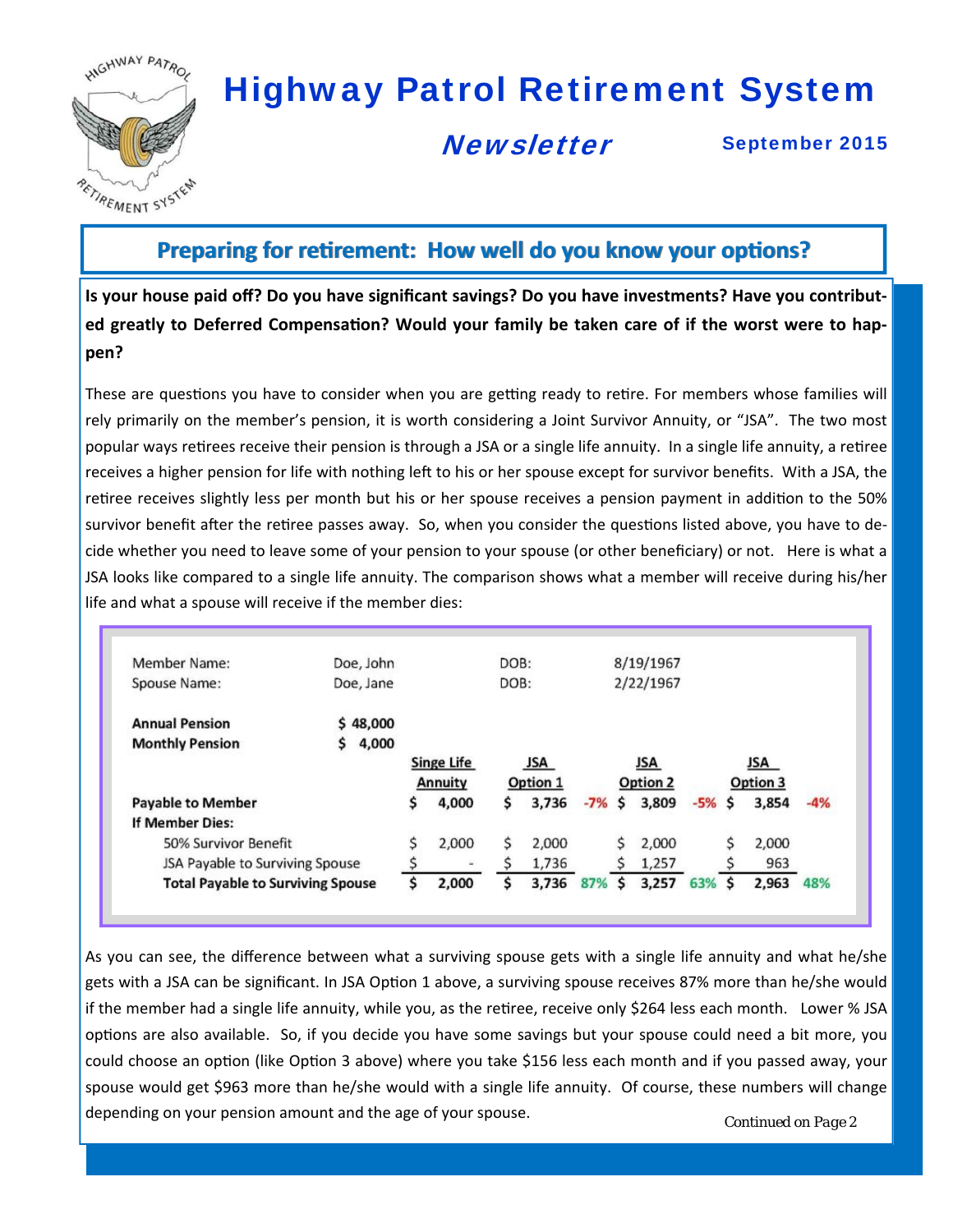

#### **HPRS: Actuarial Update**

HPRS has had favorable investment returns during the last several years. This coupled with pension reform legislation in 2012 have greatly strengthened the financial position of our retirement system.

Our most recent actuarial valuation report for year ending December 31, 2014, was just released, and our unfunded actuarial accrued liabilities are expected to be amortized over a 29-year period. This is a reduction of one year from year-ending 2013. Our funded ratio has increased to 70.3%, up from 59.5% in 2011.

**Board News Action**<br>
Our health care fund also has shown improvement from 2013, increasing its solvency period by four years to 2029.

As you know, investment returns are critical to the solvency of any pension system; ours is no different. As you watch the recent volatility of the markets,

#### **Preparing for Retirement, Continued**

A JSA is not for everybody. Members should consider their financial situation before deciding which option makes the most sense. Whether a member selects a single life annuity or a JSA, the actuarial cost is the same to the retirement system. In the end, you have to ask yourself, if you were to pass away sooner than you expected, is 50% of your pension enough to sustain your spouse or does the amount need to be increased? In some instances, the 50% would be enough because of the investments you have made (perhaps in Deferred Comp.) or the savings you have - or your spouse might have a pension of his/her own. In other instances, perhaps you need only to supplement your spouse's income by a little bit. We just want to be sure that our members are aware of the various options  $-$  each member's situation is unique. If you have any questions or would like to discuss these options in further detail, please call HPRS. We will be happy to run some numbers for you and further explain the implications of your pension choice.

please keep in mind we are in this for the long term. Yes, it is concerning when the markets decline in the short-term, but the Board has wisely diversified its investments to best position HPRS well into the future.



At the August 20th Retirement Board meeting, Cap**tain Carl Roark was elected Chairman of the Board, and Major (ret.) Darryl Anderson was elected Vice‐ Chair.** 

**AddiƟonally, Lt. Andre Swinerton was sworn in for his next four‐year term as an employee‐member of the Board.** 

**We congratulate these Board members on their elec‐ Ɵons and thank all Board members for their service to HPRS.** 

#### **Make Your Reservations!**

**The OSHP ReƟrees' AssociaƟon Annual Meeting and Banquet** will be held on Saturday, October 31, 2015, at The Doubletree Worthington, 175 Hutchinson Ave., Columbus, Ohio. Reservations and funds must be received by October 16, 2015. For more details, please visit www.ohprs.org and click on "Upcoming Retiree Fyents".

**The 29th Annual Snowbird Reunion** will be held at the same location as last year: The International Palms Resort and Conference Center in Orlando, Florida, on March 3-6, 2016. Although the reservation deadline is February 2, 2016, please do not delay in signing up. For reservation information, please visit www.ohprs .org and click on "Upcoming Retiree Events".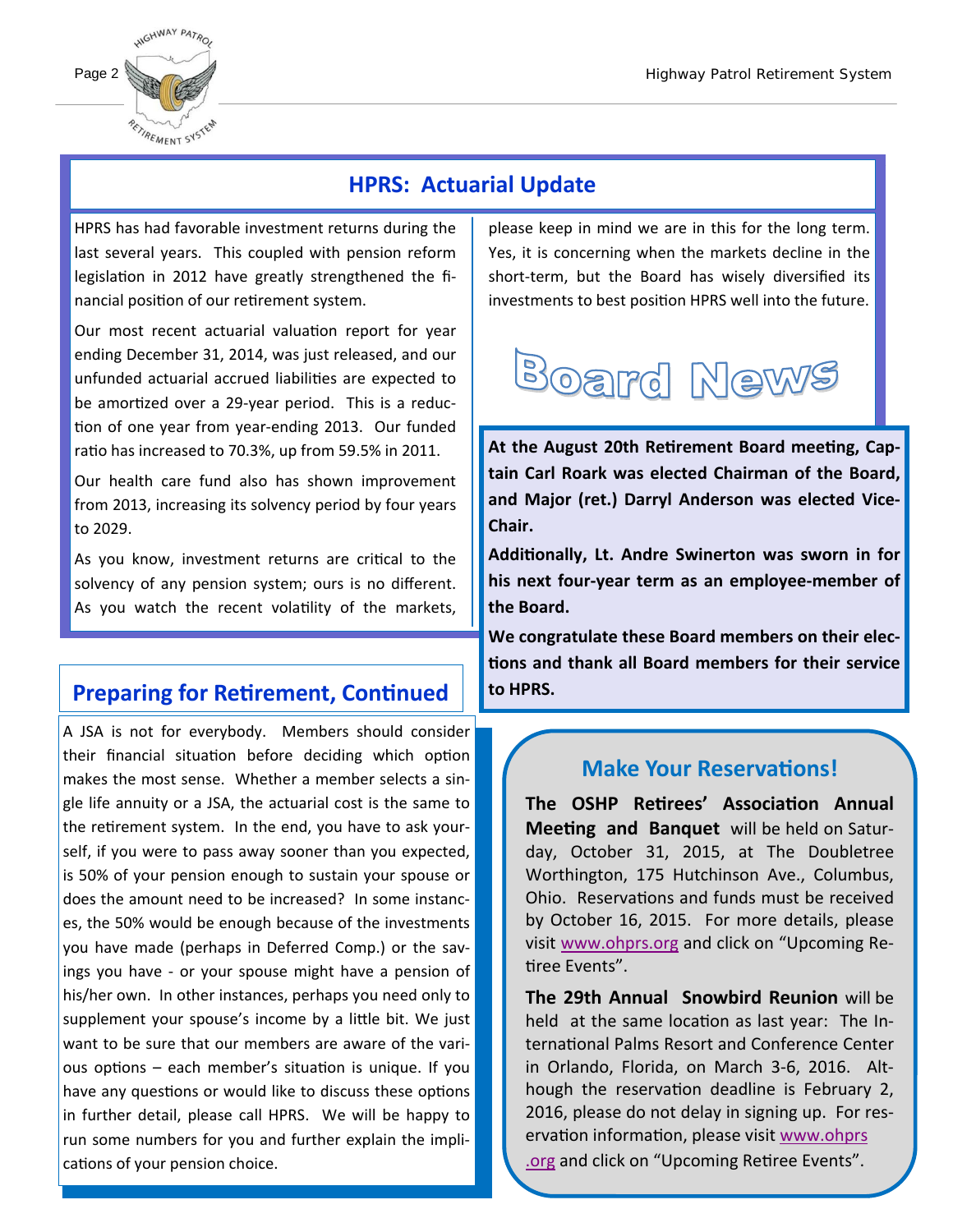

#### **2015 North Coast Sunbird Reunion**

**The North Coast Sunbird Reunion was held on August 15th at the Ohio Veteran's Home Pavilion in Sandusky, Ohio.** Approximately 125 retirees and active members were in attendance. Thanks to the **Manleys and Ferenczs for their efforts in again hosting this event.** 





*Our office will be closed on —*

*November 11 (Veteran's Day) November 26 & 27 (Thanksgiving)*



The open enrollment period for 2016 health care is November 1-30. If you would like to change your health care coverage in any way, please complete a new Health Care Election Form, located at www.ohprs.org, under "Forms". Please keep in mind you need to contact HPRS if you have any change in employment status. If you do not have any changes, coverage will continue as previously selected.

## **Open Enrollment HPRS Investment Returns**

|                  | <b>Investment Portfolio</b> | <b>YTD</b>          |
|------------------|-----------------------------|---------------------|
| Date             | <b>Market Value</b>         | Increase/(Decrease) |
| 7/31/2015 (est.) | \$851,568,000               | 2.8%                |
| 12/31/2014       | \$849,000,000               | 6.5%                |
| 12/31/2013       | \$813,953,000               | 19.6%               |
| 12/31/2012       | \$717,036,000               | 11.9%               |
| 12/31/2011       | \$679,404,000               |                     |